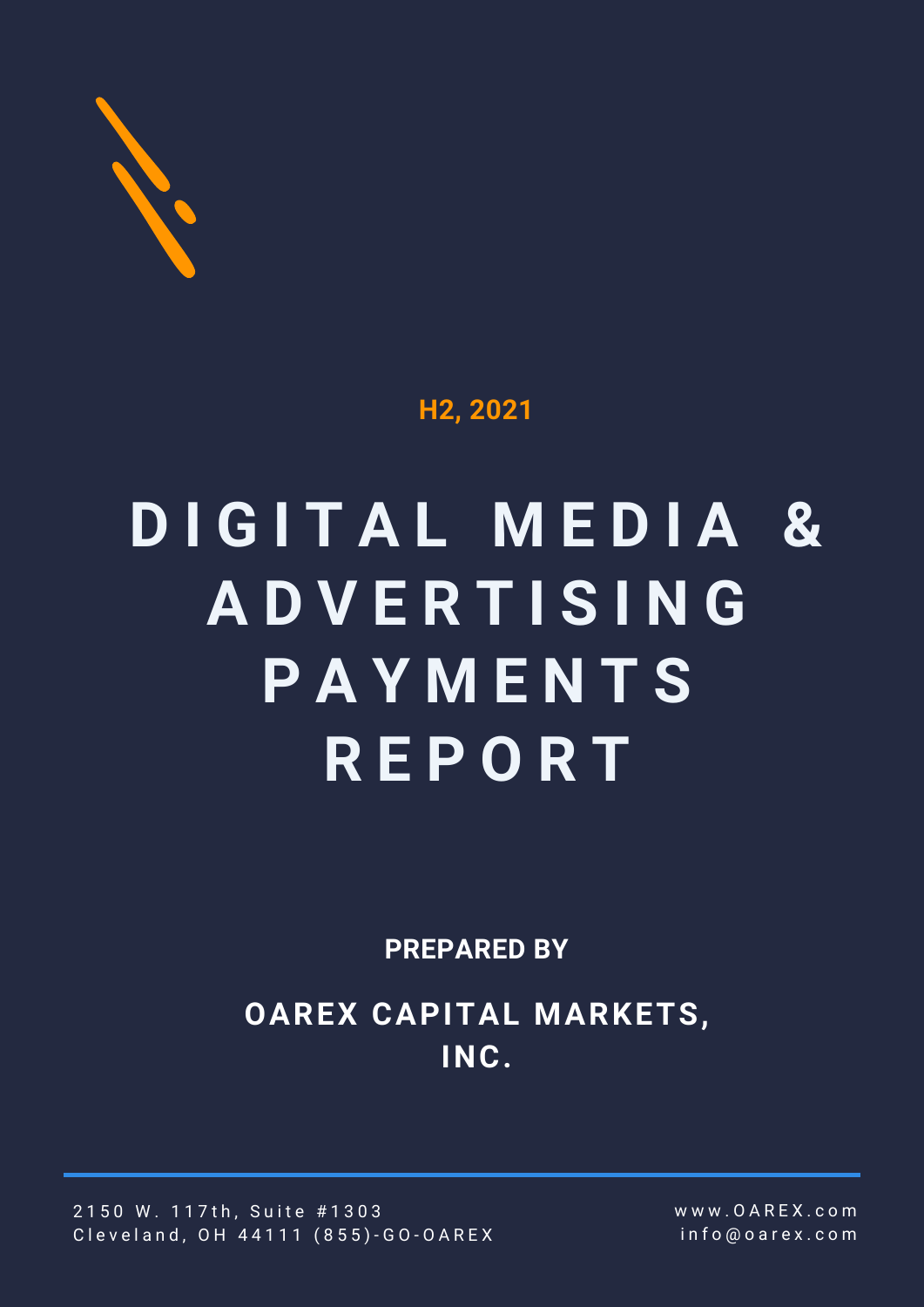# **INTRODUCTION & BASIS**

In line with the industry-wide push for transparency, we began releasing quarterly payment data in May, 2018. In 2021 we shifted our pay study report from quarterly reviews to half year. Our half year report includes data on payments OAREX has received from companies across the digital media & advertising ecosystem, including: ad networks and exchanges, Supply Side Platforms (SSPs), Demand Side Platforms (DSPs), media buyers and ad agencies (all what we refer to as "debtors" in this report). See the full list on page 12 for H2 2021 debtor data.

### **Factors Analyzed in this Report: Timing & Amount**

Across the entire eco-system, pain points from payments are felt for two main reasons: late payments or under-payments. That is what we focus on for this semiannual report.

**Timing of Payment**. This inquiry asks, "How early or late does a debtor pay, relative to their stated net terms under which the invoice should be paid?". We call this factor the "Net Terms Differential".

**Amount of Payment**. This inquiry asks, "How much did the collected amount vary from the amount billed 30, 60 or 90 days ago?" . This inquiry takes into consideration any type of advertiser offsets or disputes and refer to it as the "Paid Differential".

### **How we obtain the data: first hand**

We get this information first hand because we collect payments from hundreds of different debtors. Those debtors are then liable to pay OAREX directly because we take ownership in the invoice under a Purchase & Sale Agreement with our clients.

### **Author Word of Caution on Individual Debtor Data**

On page 12, we report historical payment performance for each debtor in H2 for which we received 6+ receipts. Some of the payment data performance we report on may not represent that there is a true underlying credit concern. Rather, a debtor may consistently pay us late for any number of non-credit reasons. Or a debtor may pay us early, but have underlying credit issues. That said, please take the data with a grain of salt and read our full disclaimer at the end of this report. Also, we further note that *if you see a debtor listed on those pages, that means they are approved or once were approved for credit internally,* despite what their pay history performance is in this or other reports.

### **Historical Data Change and a Note**

We've updated our data for this report, so some of the historical results may be different than in prior reports. Specifically, we've updated payment terms on invoices for debtors that changed their pay terms and for debtors that have different pay terms for various clients. This is a risk in our data, while we do our best to monitor pay terms, if we are not told of a change our data may not be accurate.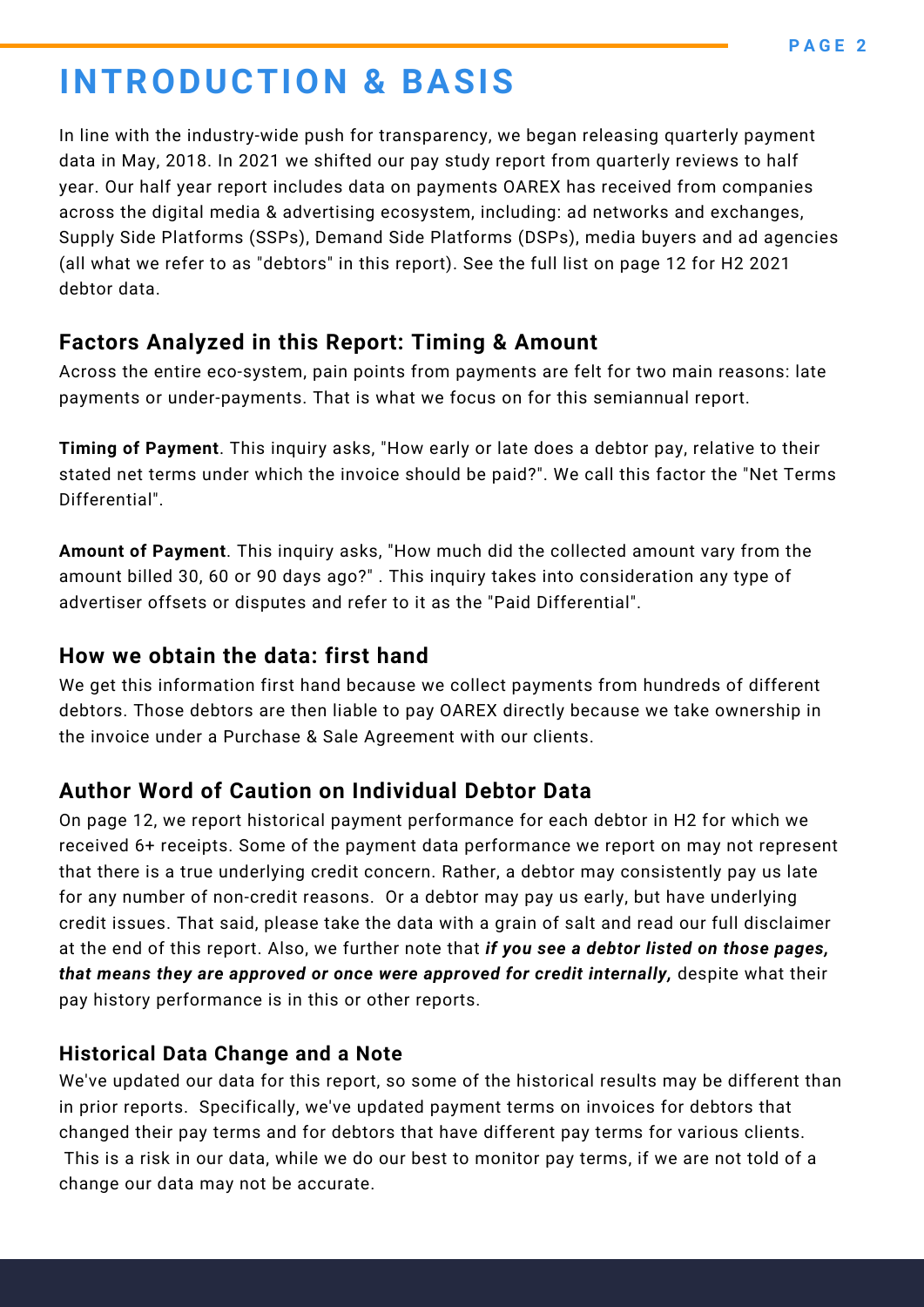### **December, 2021**

# **KEY HIGHLIGHTS OF H2, 2021 DATA**

### *The trend in early payments continues*

Early payments continued to rise over the past 6 months, representing 53% of all payments, compared to 49% in the first half of the year.

### *Late payments decreased*

Late payments decreased to 36% of all payments, down from 46% in the first half. Payments more than 15 days decreased by 23%, falling to 10% of all payments versus 13% in the first half.

| Paid         | Past 6 Mo. Prior 6 Mo. |         | <b>Past Year</b> |
|--------------|------------------------|---------|------------------|
| Early        | 48%                    | 42%     | 45%              |
| On Time      | 16%                    | 12%     | 14%              |
| ∣Late        | 36%                    | 46%     | 41%              |
| <b>Total</b> | 100%                   | $100\%$ | 100%             |

### *Underpayments broadly unchanged*

Underpayments rose to 11% of all payments compared to 10% in H1.

| Paid             | Past 6 Mo. Prior 6 Mo. |      | Past Year |
|------------------|------------------------|------|-----------|
| <b>Underpaid</b> | 11%                    | 10%  | 11%       |
| $+/- 1\%$        | 74%                    | 71%  | 72%       |
| Overpaid         | 15%                    | 19%  | 17%       |
| <b>Total</b>     | 100%                   | 100% | 100%      |

# **KEY DEBTOR HIGHLIGHTS**

The following programmatic payors never paid late in the past 6 months (at least 6 payments):

> 33Across, Inc. Media.net Advertising FZ-LLC Mountain Digital, Inc. Next Millennium Media, Inc. OB Media LLC

OpenX Technologies, Inc. SheMedia, LLC Snapsort, Inc. Tapjoy, Inc. TripleLift, Inc. UnderDog Media, LLC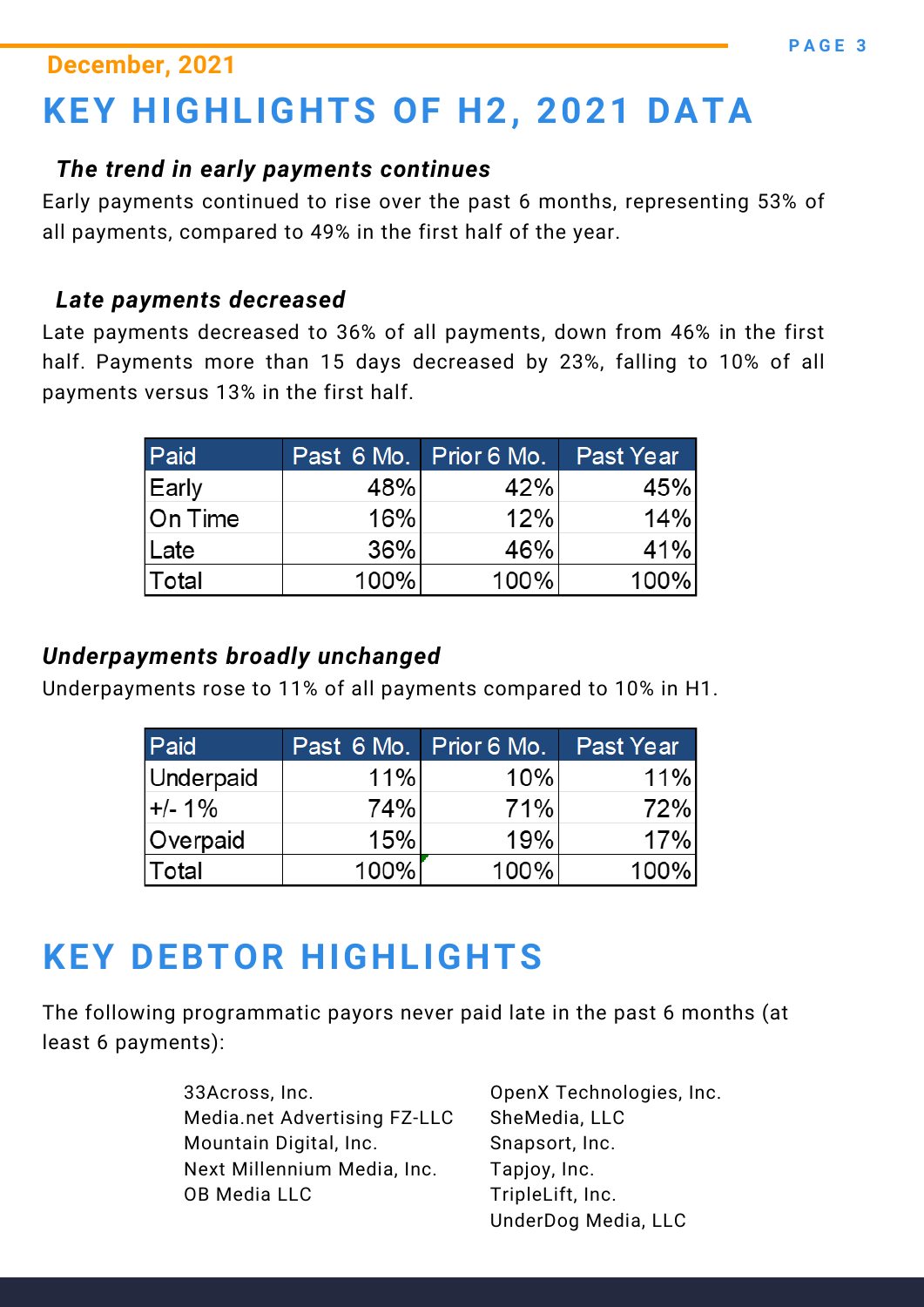### Timing of Payments **LATE PAYMENTS %, BY MONTH**

Payment delays - receipts of invoices beyond the stated net terms - are endemic across the industry, so our analysis focuses heavily on this metric. We compare this timing data across time and debtors, identifying trends in digital media payments including late / early debtors (see the full list of debtors on page 12).

**Chart:** The percentage of all payments we received which were paid late. **Timeframe**: Month-by-Month **Metric**: Net Terms Differential



- At 31% of all payments, late payments reached the lowest values recorded in both May and the second lowest in August at 33%.
- Late payments continue to be the trend, decreasing by 0.4% per month on average.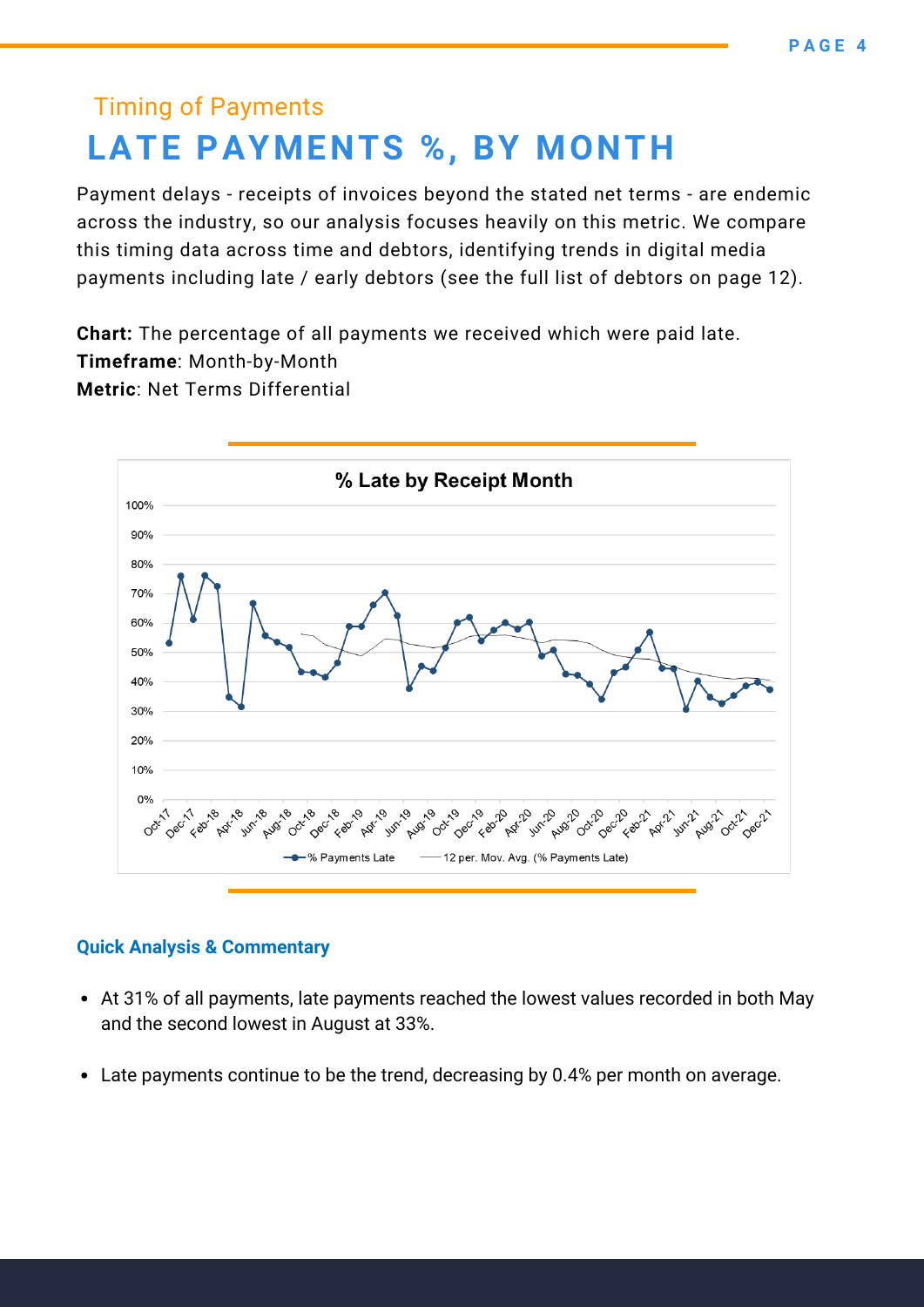# Timing of Payments **EARLY VS. LATE VS. ON-TIME PAYMENTS, BY MONTH**

Below is the same chart as above, but in direct comparison with the percentage of payments that we received on-time or prior to stated terms, i.e. stated terms are net 60, we collected net 59.

**Chart**: The percentage of all payments we received that were late, early or on-time. **Timeframe**: Month-by-Month

**Metric**: Net Terms Differential



- Rule of thumb: the more green and orange you see on this chart, the better.
- Late payments decreased 21.7% -- 36% in H2 compared to 46% in H1.
- Early payments increased 14.3% -- 48% in H2 compared to 42% in H1.  $\bullet$
- On time payments also increased to 33.3% -- 16% in H2 compared to 12% in H1.  $\bullet$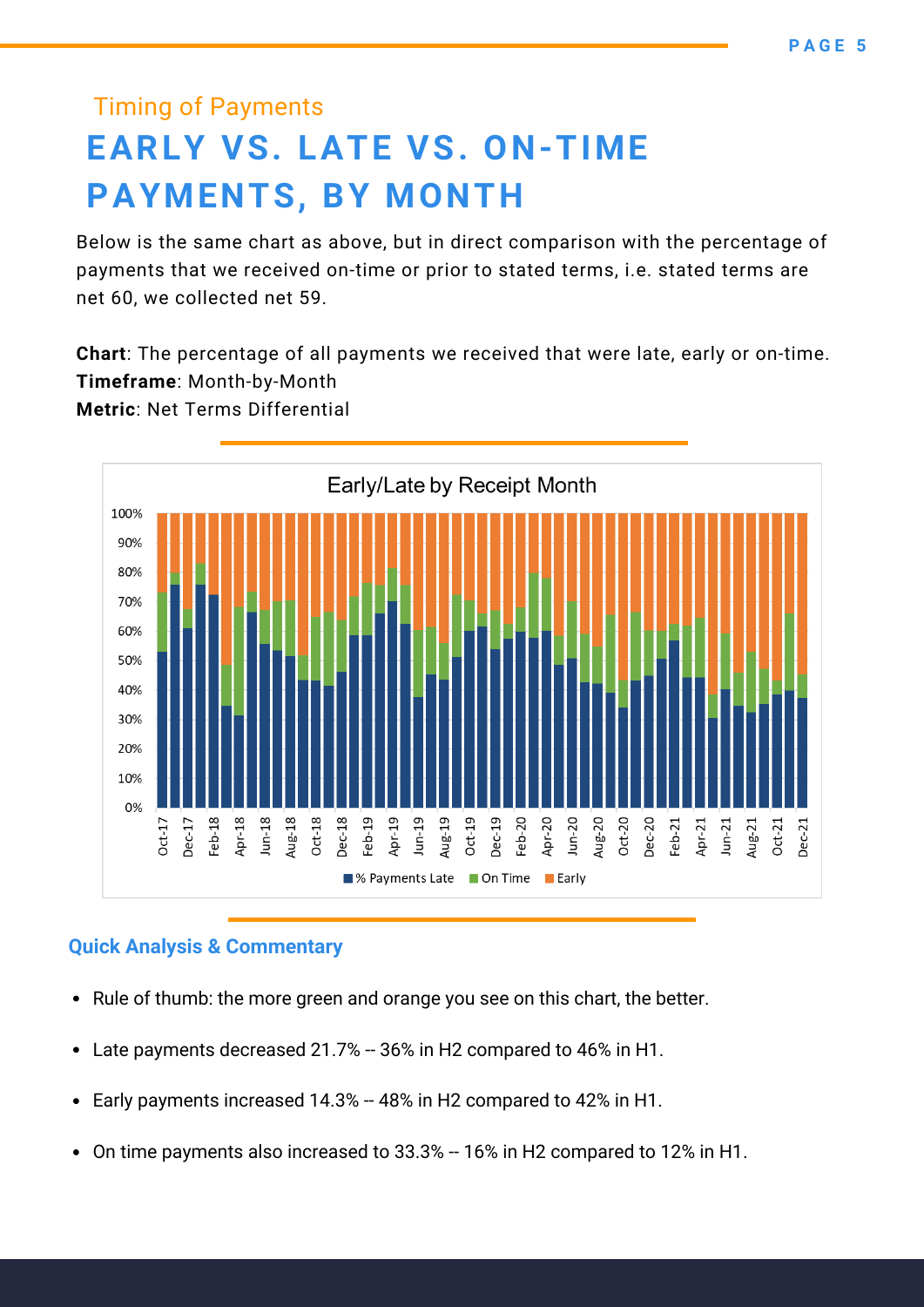# Timing of Payments **LATE DAYS, SHOWN IN 5-DAY BUCKETS, ACROSS TIME**

**Chart**: This shows the distribution of late payments, in 5-day buckets (i.e. 6-10 days late) and compares the data from the last 6 months with the prior 6 months. **Timeframe**: The past 6 months and the prior 6 months ending 12/31/2021. **Metric**: Net Terms Differential



- The decrease in late payments has been driven by a decrease in the 1-5 late bucket (was 24%, now 18%) and an increase in the 1-5 early bucket (was 19%, now 22%).
- Significantly early or late payments have not changed substantially versus the prior 6 months.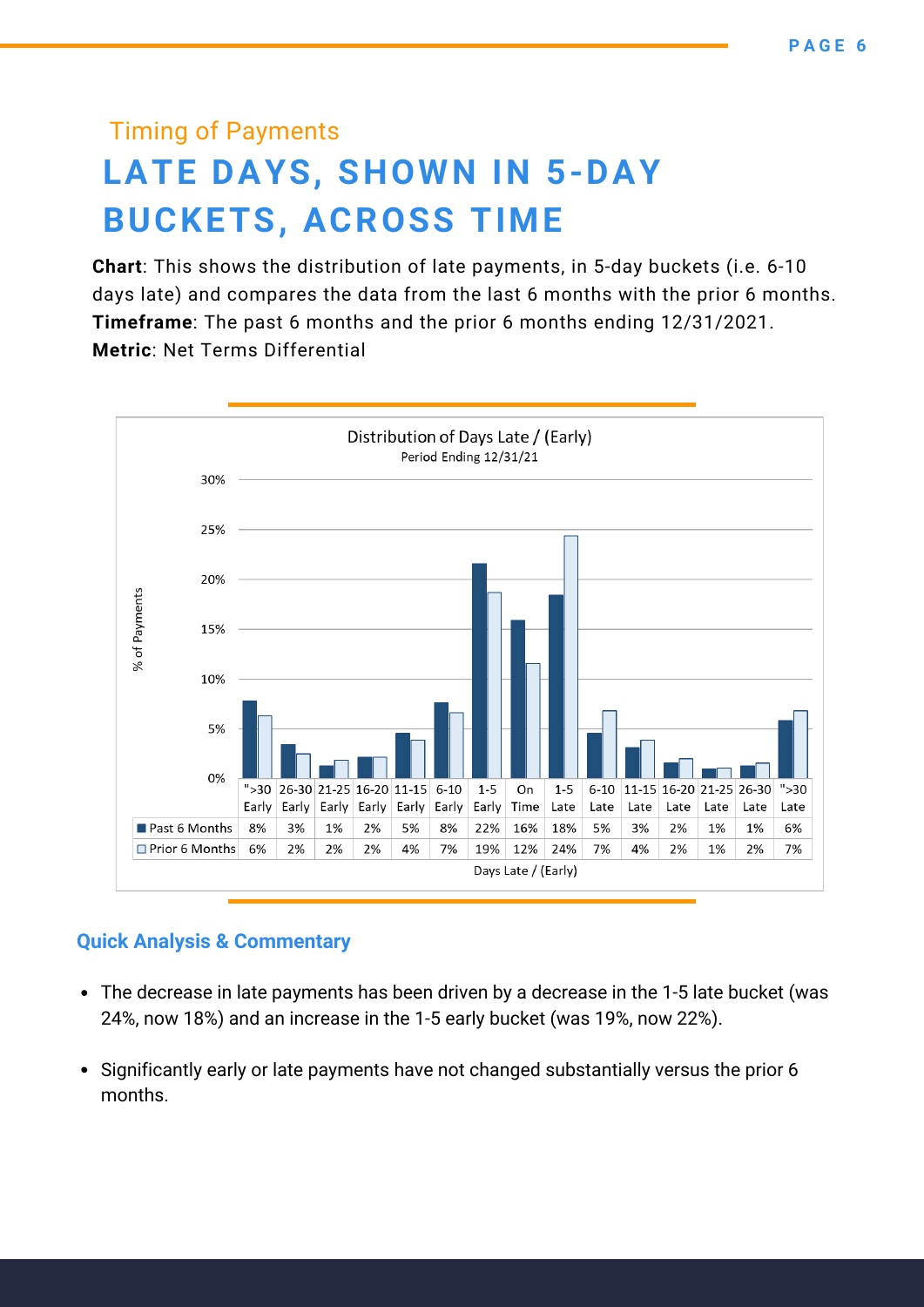# Timing of Payments **PAYMENTS 15+ DAYS LATE BY MONTH**

This is an important metric we focus on. The reason why is that payment delays less than 2 weeks are common, and really not indicative of any potential credit concern. However, payments consistently late beyond 15 days tell us two things. First, at the individual debtor level, there might be some cash flow issues. Second, when viewed collectively, it gives us a reading of the industry as a whole.

![](_page_6_Figure_3.jpeg)

- When compared to H1, payments more than 15 days late were generally unchanged in H2.
- For the last two months of 2021 payments more than 15 days late increased to 13%, compared to 10% for H2. This may be part of the normal volatility.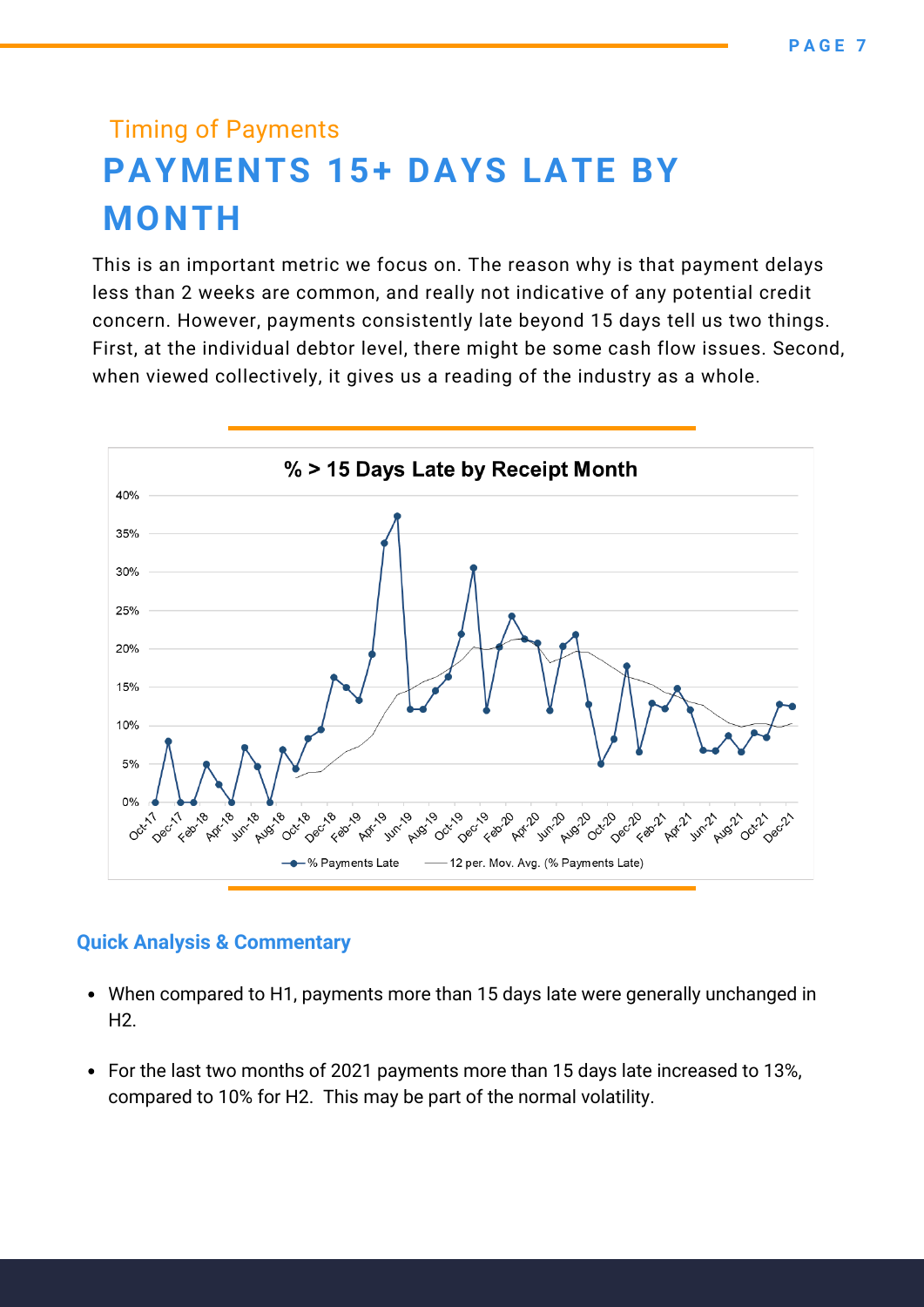### Timing of Payments **TIMING OF PAYMENTS BY DEBTOR**

With collection data on over 300 digital media & advertising debtors, we like to analyze what percentage of them pay late, versus on time. Here is a breakdown of the most recent 12 months ending December 31, 2021.

![](_page_7_Figure_3.jpeg)

- In the past 12 months, the percentage of actual debtors (not invoices) that *paid late more than half the time* was 18%, compared to 23% from the prior year.
- During that same period, debtors that always *paid late* increased to 17% from 13%.
- The combined total of the two were basically unchanged at 35% versus 36% the prior year. However, the shift towards debtors always paying late is noteworthy.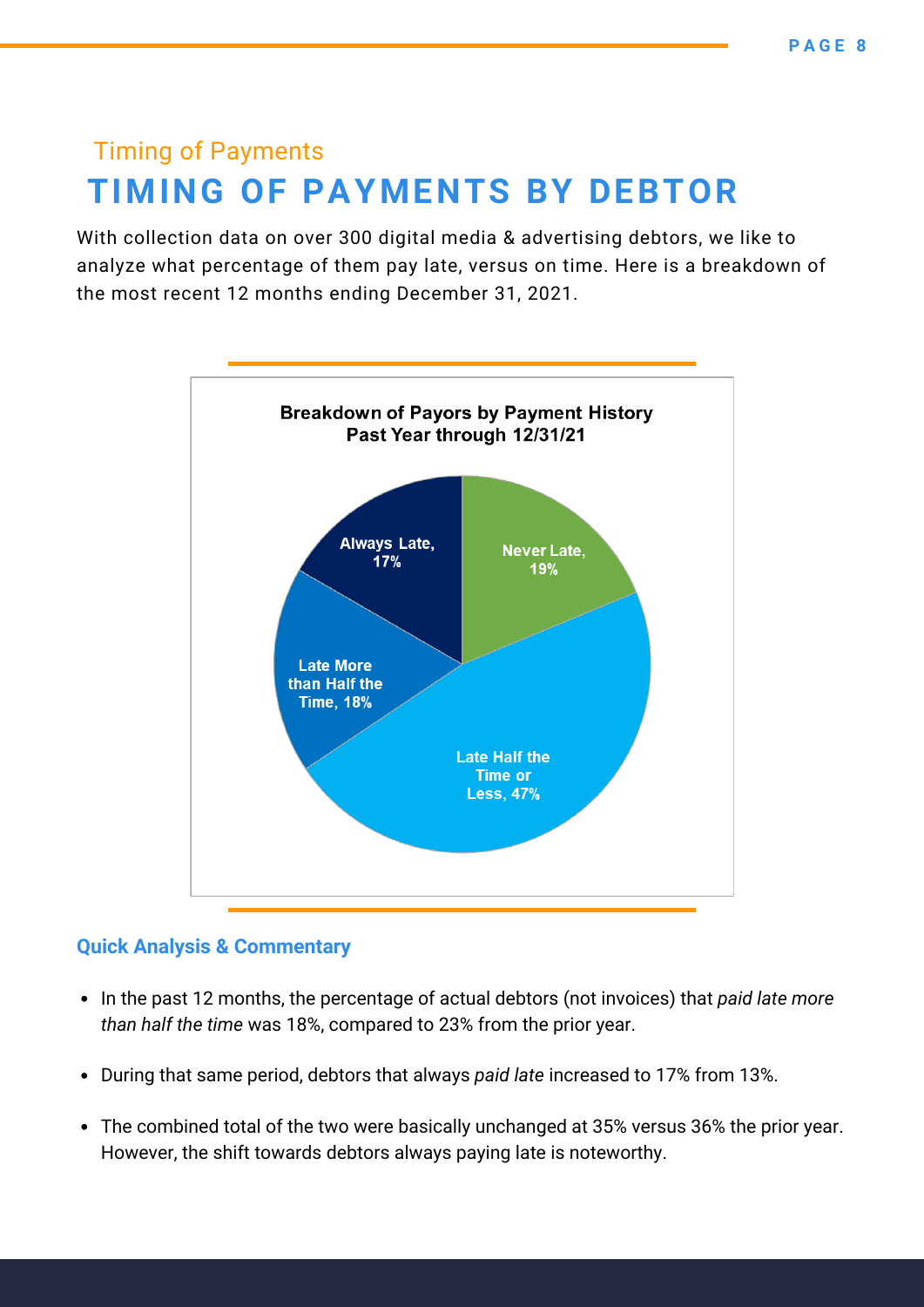## Amount of Payments **UNDERPAYMENT PERCENTAGES BY MONTH**

Another major issue with payments is that the actual collected amount almost always varies from the stated invoice amount. Again, we call this the "Paid Differential".

**Chart**: This shows the percentage amount of all payments that were underpaid according to the billed or invoiced amount.

**Timeframe**: Month-by-Month

**Metric**: Paid Differential

![](_page_8_Figure_6.jpeg)

- Payment fluctuations between billed amounts and collected amounts still remains highly volatile. However, as a whole, performance has improved.
- The average underpayment in H2 was 11%, effectively unchanged from H1.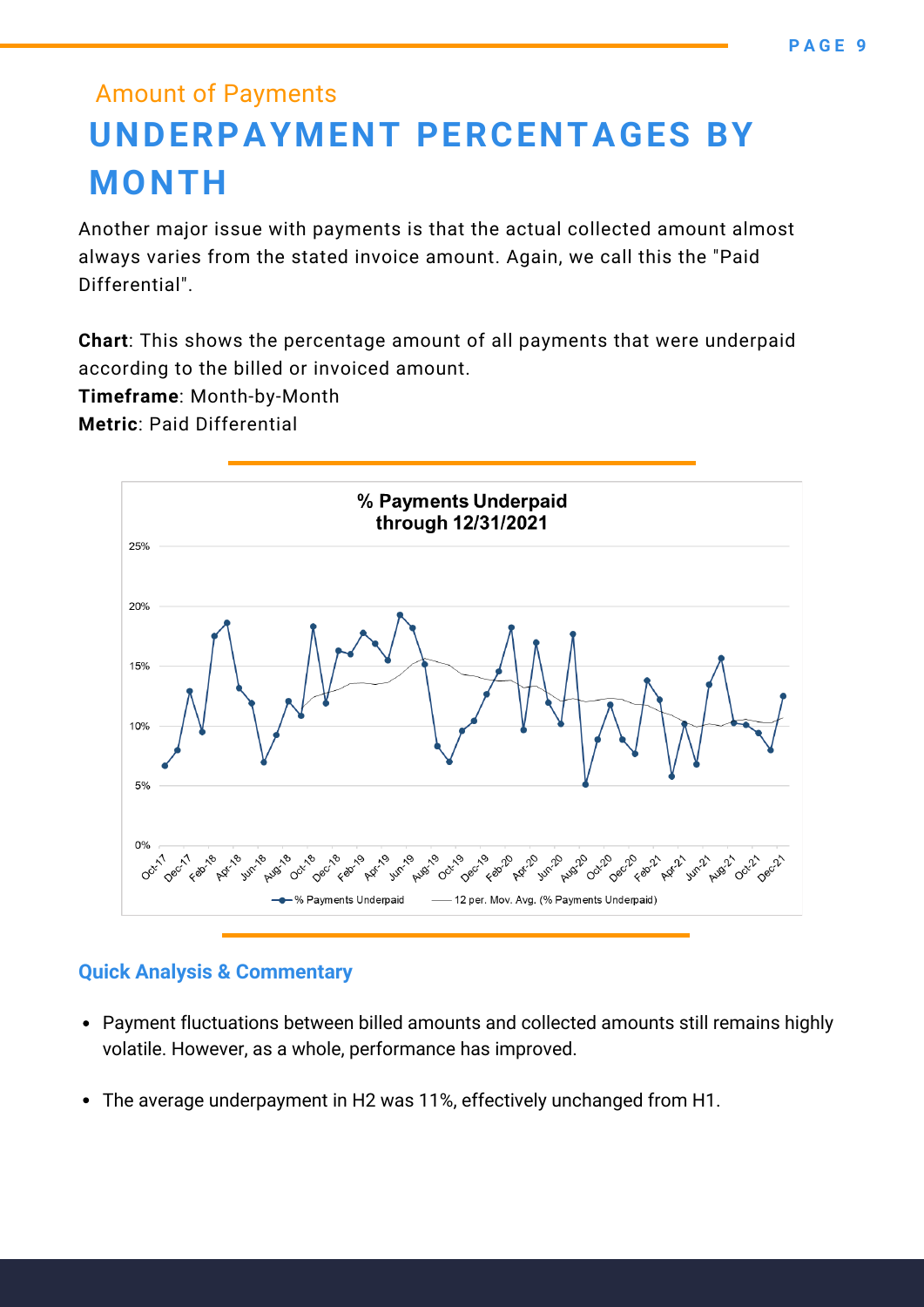### Amount of Payments **VARIATIONS OF AMOUNTS PAID VS. PRIOR PERIODS**

**Chart**: This shows the percentage amount of all payments that were underpaid according to the billed or invoiced amount, and the distribution by the amount of the negative offset and compares the last 6 months versus the prior 6 months. **Timeframe**: The past 6 ending 12/31/2021 and the prior 6 month period. **Metric**: Paid Differential

![](_page_9_Figure_3.jpeg)

- Underpayments remained broadly unchanged over 2021.
- Total underpayments represented only 11% of all payments.
- Underpayments greater than 20% remained quite low at 1%.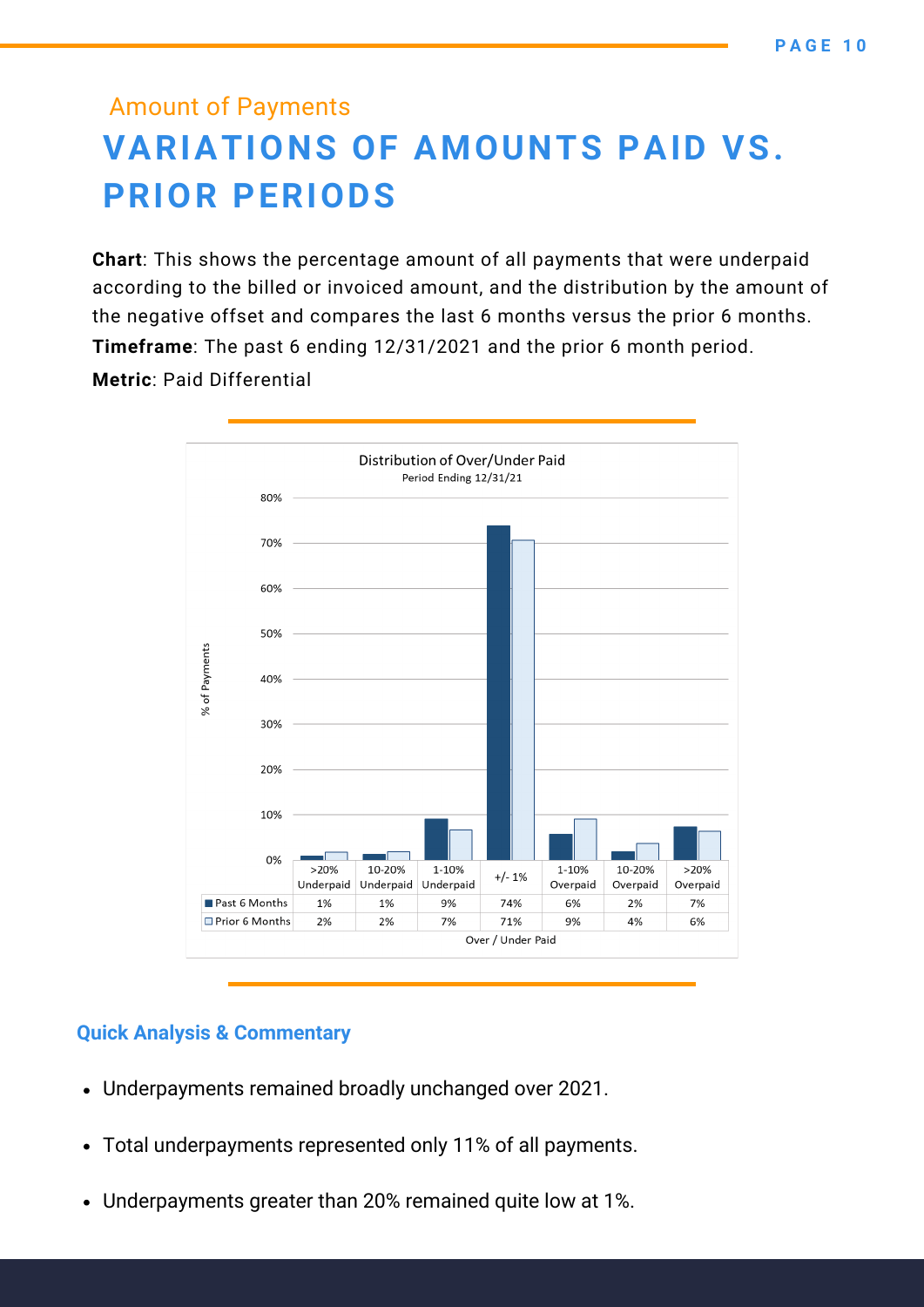### Amount of Payments **BREAKDOWN BY DEBTOR**

**Chart**: This provides a breakdown of debtor offsets for the prior 12 month period. **Timeframe** Prior 12 months ending 6/30/2021.

**Metric**: Paid Differential

![](_page_10_Figure_4.jpeg)

- The metric we'd like to highlight here is the green portion, showing debtors that *never underpaid* (i.e. never negatively offset the invoice when they paid it).
- When compared to our prior study, the percentage of debtors that *never underpaid* improved by 3%.
- The largest change came from those that u*nderpaid half the time or less*, decreasing by 13.3% when compared to H1.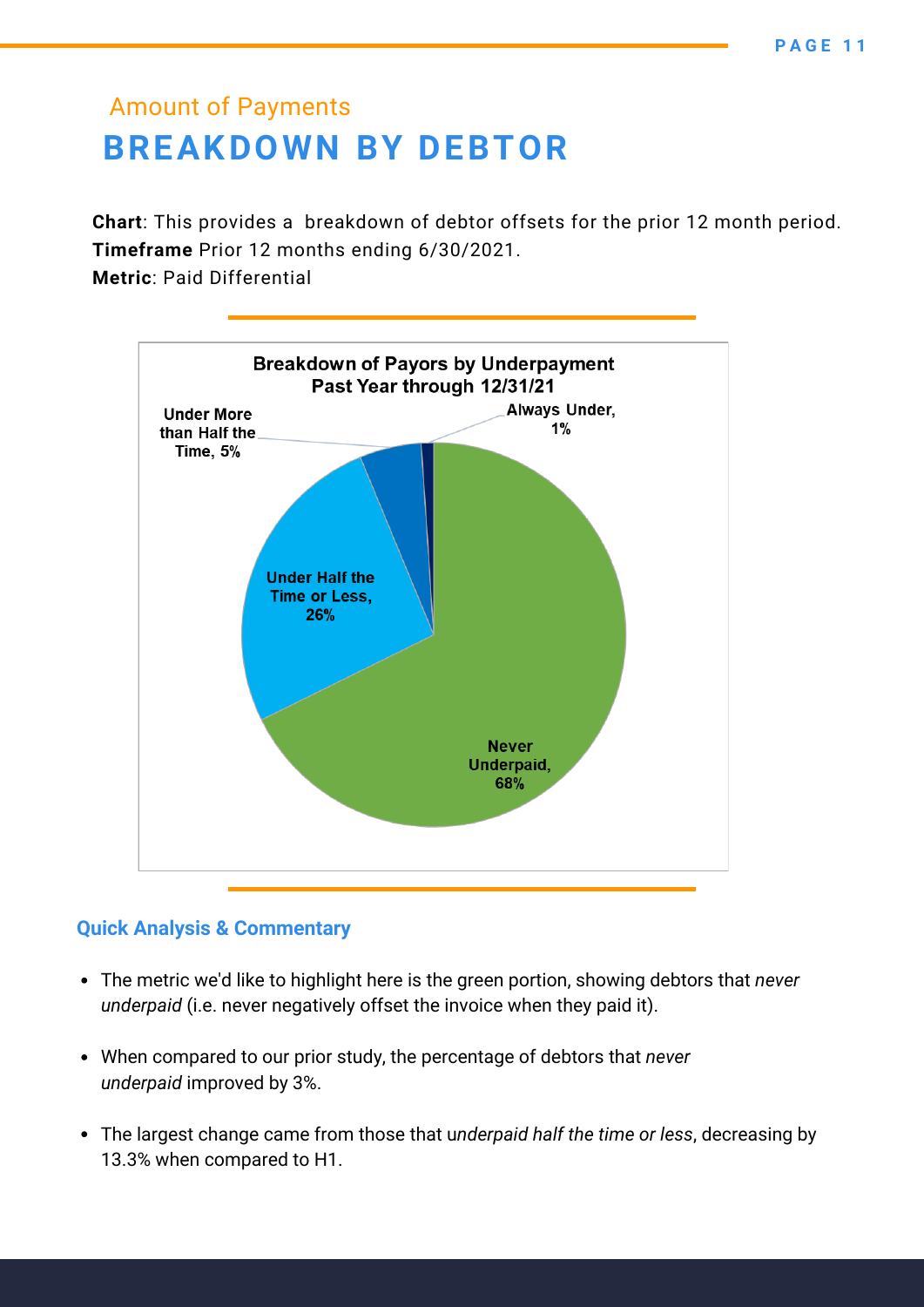### Appendix A - Payment Performance **BREAKDOWN BY DEBTOR**

Below is a breakdown of individual debtor performance based on payments received in 2021. Note that, to best represent accurate information, we limit our analysis to debtors with a sufficient sample size (i.e. # of invoices payed).

| 12 months ending                  |               |      |                     |                          |        |      |  |  |
|-----------------------------------|---------------|------|---------------------|--------------------------|--------|------|--|--|
| 12/31/2021                        | % of Payments |      | Avg. Days vs. Terms |                          |        |      |  |  |
|                                   | On            |      |                     | Late $/$<br>Days         |        | Days |  |  |
| Payor                             | Early         | Time | Late                | (Early)                  | Early  | Late |  |  |
| 33Across, Inc.                    | 40%           | 48%  | 12%                 | (0.6)                    | (2.6)  | 3.7  |  |  |
| AAA Club Alliance, Inc.           | 100%          | 0%   | 0%                  | (38.4)                   | (38.4) |      |  |  |
| Access Health CT                  | 100%          | 0%   | 0%                  | (52.9)                   | (52.9) |      |  |  |
| <b>Acuity Insurance</b>           | 67%           | 17%  | 17%                 | 5.0                      | (3.8)  | 45.0 |  |  |
| Adcolony, Inc.                    | 0%            | 0%   | 100%                | 4.3                      |        | 4.3  |  |  |
| AdPushup, Inc.                    | 33%           | 0%   | 67%                 | (3.4)                    | (13.6) | 1.8  |  |  |
| Ally Financial Inc.               | 67%           | 0%   | 33%                 | (8.2)                    | (19.2) | 13.7 |  |  |
| Amazon, Inc.                      | 56%           | 6%   | 38%                 | (2.6)                    | (13.8) | 13.7 |  |  |
| American Medical Asociation       | 100%          | 0%   | 0%                  | (50.3)                   | (50.3) |      |  |  |
| Apple, Inc.                       | 37%           | 11%  | 53%                 | 0.3                      | (2.3)  | 2.1  |  |  |
| Connatix Native Exchange, Inc.    | 8%            | 4%   | 88%                 | 3.2                      | (6.0)  | 4.1  |  |  |
| Corteva, Inc.                     | 57%           | 14%  | 29%                 | 7.7                      | (3.5)  | 34.0 |  |  |
| Ebsco Industries, Inc.            | 21%           | 0%   | 79%                 | 3.5                      | (7.8)  | 6.5  |  |  |
| Epion Brands, LLC                 | 100%          | 0%   | 0%                  | (30.3)                   | (30.3) |      |  |  |
| Etsy, Inc.                        | 91%           | 0%   | 9%                  | (14.5)                   | (16.2) | 3.0  |  |  |
| Fyber GmbH                        | 17%           | 0%   | 83%                 | 5.8                      | (3.5)  | 7.7  |  |  |
| Gladly Software, Inc.             | $O\%$         | 0%   | 100%                | 7.2                      |        | 7.2  |  |  |
| Google Play                       | 0%            | 86%  | 14%                 | 0.1                      |        | 1.0  |  |  |
| Google, Inc.                      | 74%           | 23%  | 3%                  | (1.4)                    | (1.9)  | 1.0  |  |  |
| Green Mountain Energy Company     | 100%          | 0%   | 0%                  | (37.8)                   | (37.8) |      |  |  |
| Huhtamaki, Inc.                   | 100%          | 0%   | 0%                  | (26.8)                   | (26.8) |      |  |  |
| Index Exchange USA, LLC           | 38%           | 25%  | 38%                 | 0.1                      | (2.7)  | 3.0  |  |  |
| Infolinks Media, LLC              | 50%           | 25%  | 25%                 | 2.5                      | (2.8)  | 15.5 |  |  |
| Kindred Healthcare, LLC           | 100%          | 0%   | 0%                  | (47.8)                   | (47.8) |      |  |  |
| Listrak, Inc.                     | 38%           | 13%  | 50%                 | 20.5                     | (2.0)  | 42.5 |  |  |
| Magnite, Inc.                     | 23%           | 20%  | 56%                 | 1.3                      | (2.7)  | 3.4  |  |  |
| Media.net Advertising FZ-LLC      | 58%           | 42%  | 0%                  | (1.3)                    | (2.1)  |      |  |  |
| Mopub, Inc.                       | 53%           | 32%  | 16%                 | (1.6)                    | (3.3)  | 1.0  |  |  |
| Mountain Digital, Inc.            | 56%           | 33%  | 11%                 | 0.2                      | (2.4)  | 14.0 |  |  |
| Mutual of Omaha Insurance Company | 64%           | 9%   | 27%                 | (10.1)                   | (25.3) | 21.9 |  |  |
| Nativo, Inc.                      | 25%           | 25%  | 50%                 | $\overline{\phantom{a}}$ | (2.0)  | 1.0  |  |  |
| Nevada Division of Tourism        | 50%           | 17%  | 33%                 | 4.3                      | (9.3)  | 26.8 |  |  |
| Next Millennium Media, Inc.       | 82%           | 9%   | 9%                  | (1.9)                    | (2.4)  | 1.0  |  |  |
| Oath Inc. (Verizon / AOL)         | 53%           | 26%  | 21%                 | 1.5                      | (4.1)  | 17.7 |  |  |
| OB Media LLC                      | 95%           | 0%   | 5%                  | (4.7)                    | (5.0)  | 1.0  |  |  |
| Ogury Ltd.                        | 67%           | 17%  | 17%                 | (0.6)                    | (3.5)  | 10.5 |  |  |
| OpenX Technologies, Inc.          | 56%           | 44%  | 0%                  | (1.6)                    | (3.0)  |      |  |  |
| Outbrain, Inc.                    | 0%            | 0%   | 100%                | 2.9                      |        | 2.9  |  |  |
| Perion Network Ltd.               | 71%           | 0%   | 29%                 | (1.6)                    | (7.6)  | 13.5 |  |  |
| Permutive, Inc.                   | 13%           | 0%   | 88%                 | 9.8                      | (1.0)  | 11.3 |  |  |
| Playbuzz Ltd.                     | 33%           | 43%  | 24%                 | (0.4)                    | (2.6)  | 2.2  |  |  |
| Proper Media, LLC                 | 13%           | 50%  | 38%                 | 1.3                      | (3.0)  | 4.5  |  |  |
| Pubmatic, Inc.                    | 65%           | 12%  | 22%                 | (0.6)                    | (3.1)  | 6.3  |  |  |
| Pulsepoint, Inc.                  | 33%           | 42%  | 25%                 | $\overline{\phantom{a}}$ | (2.0)  | 2.7  |  |  |
| QuinStreet, Inc.                  | 77%           | 15%  | 8%                  | (8.6)                    | (11.2) | 1.0  |  |  |
| Sanofi-Aventis Groupe SA          | 8%            | 0%   | 92%                 | 16.8                     | (3.3)  | 18.6 |  |  |
| She Media, LLC                    | 45%           | 55%  | 0%                  | (1.2)                    | (2.6)  |      |  |  |
| Snapsort, Inc.                    | 20%           | 73%  | 7%                  | (1.5)                    | (7.7)  | 1.0  |  |  |
| Sovrn Holdings, Inc.              | 0%            | 0%   | 100%                | 2.9                      |        | 2.9  |  |  |
| Sun Life Financial, Inc.          | 33%           | 0%   | 67%                 | 13.1                     | (15.5) | 27.3 |  |  |
| Tapjoy, Inc.                      | 100%          | 0%   | 0%                  | (3.6)                    | (3.6)  |      |  |  |
| Teads, Inc.                       | 29%           | 0%   | 71%                 | 4.0                      | (16.0) | 12.0 |  |  |
| The Alliance for Lifetime Income  | 100%          | 0%   | 0%                  | (24.1)                   | (24.1) |      |  |  |
| The Bank of Nova Scotia           | 75%           | 0%   | 25%                 | (42.5)                   | (59.5) | 8.5  |  |  |
| Toll Brothers, Inc.               | 93%           | 0%   | 7%                  | (15.7)                   | (22.3) | 69.0 |  |  |
| Triple Lift, Inc.                 | 92%           | 4%   | 4%                  | (6.9)                    | (9.3)  | 44.7 |  |  |
| UnderDog Media, LLC               | 100%          | 0%   | 0%                  | (9.1)                    | (9.1)  |      |  |  |
| Unity Technologies, Inc.          | 57%           | 29%  | 14%                 | (2.1)                    | (4.0)  | 1.0  |  |  |
| Williamsburg Tourism Council      | 90%           | 0%   | 10%                 | (12.5)                   | (14.1) | 2.0  |  |  |
| Xandr, Inc.                       | 2%            | 20%  | 79%                 | 1.4                      | (31.0) | 2.4  |  |  |